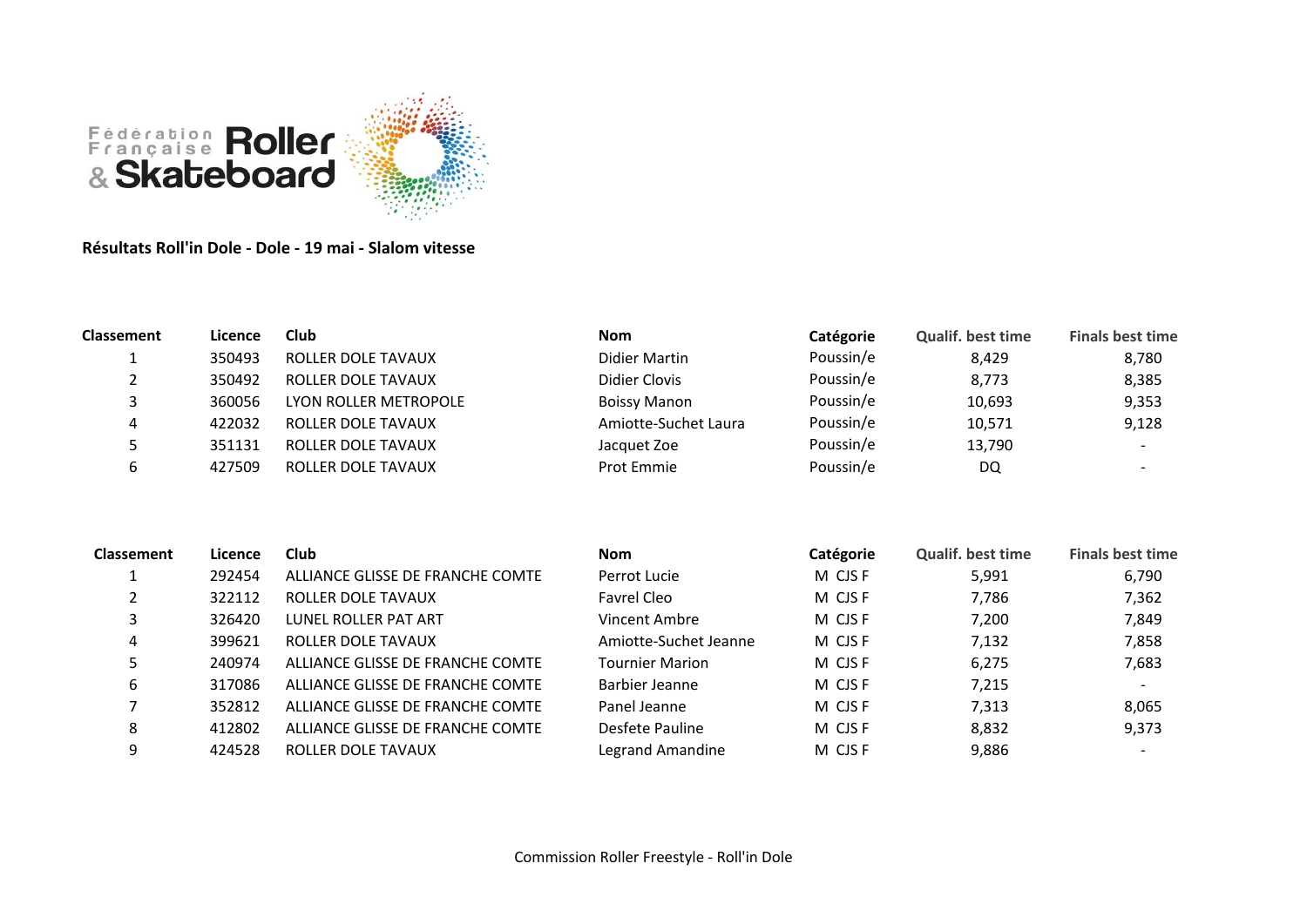| <b>Classement</b> | Licence | Club                             | <b>Nom</b>         | Catégorie | <b>Qualif. best time</b> | <b>Finals best time</b>  |
|-------------------|---------|----------------------------------|--------------------|-----------|--------------------------|--------------------------|
|                   | 24734   | ALLIANCE GLISSE DE FRANCHE COMTE | Vu Van Kha Vincent | M CJS H   | 5,012                    | 5,799                    |
|                   | 326686  | LYON ROLLER METROPOLE            | <b>Boissy Hugo</b> | M CJS H   | 6,071                    | 6,701                    |
| 3                 | 385495  | ALLIANCE GLISSE DE FRANCHE COMTE | Michaud Guillaume  | M CJS H   | 6,397                    | 6,779                    |
| 4                 | 247863  | ALLIANCE GLISSE DE FRANCHE COMTE | Audenot Samuel     | M CJS H   | 6,810                    | 7,468                    |
| 5                 | 304631  | ROLLER DOLE TAVAUX               | Vadant Bastien     | M CJS H   | 6,062                    | 7,114                    |
| 6                 | 351136  | ROLLER DOLE TAVAUX               | Legrand Thibaud    | M CJS H   | 6,306                    | 7,859                    |
|                   | 342112  | ALLIANCE GLISSE DE FRANCHE COMTE | Grosjean Paul      | M CJS H   | 6,523                    | 6,580                    |
| 8                 | 198834  | ALLIANCE GLISSE DE FRANCHE COMTE | Rabehasaina Landy  | M CJS H   | 7,507                    | 7,888                    |
| 9                 | 322109  | ROLLER DOLE TAVAUX               | Jacquet Thomas     | M CJS H   | DQ                       | $\overline{\phantom{0}}$ |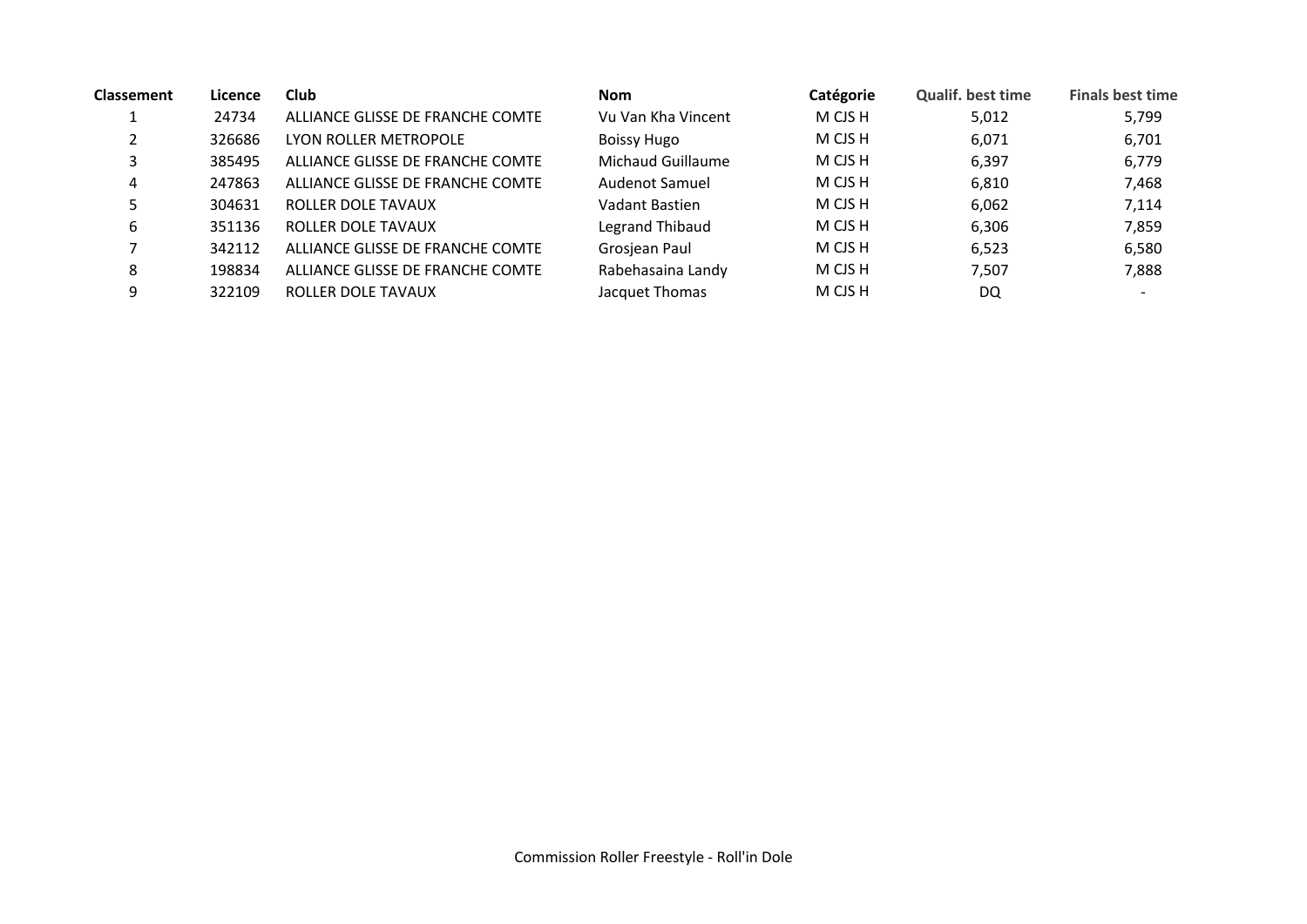

**Résultats Roll'in Dole - Dole - 19 mai - Slalom classic**

## **Catégories Poussin/es**

|              |         |                                       |                                      |      |        | Juge 1      |                    |      |                |             | Juge 2 |              |       |       | Juge 3       |              |             |
|--------------|---------|---------------------------------------|--------------------------------------|------|--------|-------------|--------------------|------|----------------|-------------|--------|--------------|-------|-------|--------------|--------------|-------------|
| <b>Place</b> | Licence |                                       | <b>Nom</b>                           | Pén  | Tech   | <b>IArt</b> | <b>Total Class</b> |      | lTech.         | <b>IArt</b> | Total  | <b>Class</b> | lTech | 1 Art | <b>Total</b> | <b>Class</b> | S des juges |
|              | 350493  | <b>IROLLER DOLE TAVIDidier Martin</b> |                                      | 2,00 | 28.00L | 33,00       | 59,00              | 1,00 | 24.00          | 24,00       | 46,00  | 1,00         | 23,00 | 19,00 | 40.00        | 1,00         | 3,00        |
|              | 360056  | LYON ROLLER MET Boissy Manon          |                                      | 2,00 | 25,00  | 26,00       | 49,00              | 2,00 |                | 20,00 17,00 | 35,00  | 2,00         | 19,00 | 16,00 | 33,00        | 3,00         | 7,00        |
|              | 350492  | <b>ROLLER DOLE TAVIDidier Clovis</b>  |                                      | 1,00 | 20,00  | 23,00       | 42,00              | 3,00 | 17.00 <b>1</b> | 15,00       | 31,00  | 3,00         | 21.00 | 17.00 | 37,00        | 2,00         | 8,00        |
|              | 351131  | <b>ROLLER DOLE TAVIJacquet Zoe</b>    |                                      | 2,50 | 19,00  | 17,00       | 33,50              | 4,00 | 16,00          | 12,00       | 25,50  | 4,00         | 13,00 | 7,00  | 17,50        | 6,00         | 14,00       |
|              | 422032  |                                       | ROLLER DOLE TAV Amiotte-Suchet Laura | 1.00 | 20,00  | 13.00       | 32.00              | 5,00 | 18,00          | 8,00        | 25,00  | 5,00         | 17.00 | 12.00 | <b>28.00</b> | 4,00         | 14,00       |
|              | 427509  | <b>ROLLER DOLE TAV Prot Emmie</b>     |                                      | 1,00 | 18,00  | 13,00       | 30,00              | 6,00 | 12,00          | 10,00       | 21,00  | 6,00         | 14,00 | 9,00  | 22,00        | 5,00         | 17,00       |

## **Catégories M CJS F**

| Place | Licence |                                           | <b>Nom</b>                                    | <b>Pén</b> | Tech  | <b>IArt</b> | <b>Total</b> | <b>Class</b> | Tech  | <b>IArt</b> | <b>Total</b> | <b>Class</b> | <b>Tech</b> | <b>Art</b> | <b>Total</b> | <b>Class</b> | S des juges |
|-------|---------|-------------------------------------------|-----------------------------------------------|------------|-------|-------------|--------------|--------------|-------|-------------|--------------|--------------|-------------|------------|--------------|--------------|-------------|
|       | 240974  | <b>JALLIANCE GLISSE LITournier Marion</b> |                                               | 0,50       | 28,00 | 26,00       | 53,50        | 1,00         | 28,00 | 28,00       | 55,50        | 1,00         | 35.00       | 35.00      | 69,50        | 1,00         | 3,00        |
|       | 326420  | <b>ILUNEL ROLLER PATVincent Ambre</b>     |                                               | 2,00       | 24.00 | 25.00       | 47,00        | 2,00         | 27.00 | 28,00       | 53,00        | 2,00         | 26.00       | 26.00      | 50,00        | 3,00         | 7,00        |
|       | 352812  | ALLIANCE GLISSE I Panel Jeanne            |                                               | 0,50       | 19,00 | 17,00       | 35,50        | 5,00         | 23,00 | 19,00       | 41,50        | 3,00         | 30.00       | 25.00      | 54,50        | 2,00         | 10,00       |
|       | 412802  | <b>ALLIANCE GLISSE II Desfete Pauline</b> |                                               | 1,50       | 21.00 | 18,00       | 37,50        | 3,00         | 24,00 | 18,00       | 40,50        | 4,00         | 24.00       | 18.00      | 40,50        | 6,00         | 13,00       |
|       | 399621  |                                           | <b>IROLLER DOLE TAVIAmiotte-Suchet Jeanne</b> | 2,50       | 23.00 | 16,00       | 36,50        | 4,00         | 24.00 | 16,00       | 37,50        | 5,00         | 25.00       | 20.00      | 42.50        | 5,00         | 14,00       |
|       | 322112  | <b>ROLLER DOLE TAVIFavrel Cleo</b>        |                                               | 8,00       | 22.00 | 17,00       | 31,00        | 7,00         | 22,00 | 16,00       | 30,00        | 7,00         | 28.00       | 24.00      | 44.00        | 4,00         | 18,00       |
|       | 292454  | ALLIANCE GLISSE I Perrot Lucie            |                                               | 1,50       | 20.00 | 15.00l      | 33,50        | 6,00         | 19.00 | 13.00       | 30,50        | 6,00         | 23.00       | 17.00      | 38.50        | 7,00         | 19,00       |
|       | 317086  | ALLIANCE GLISSE I Barbier Jeanne          |                                               | 1,00       | 17,00 | 13.00       | 29,00        | 8,00         | 17,00 | 12.00       | 28,00        | 8,00         | 20,00       | 15.00      | 34,00        | 8,00         | 24,00       |

|       |       | Juge 1       |              |                |
|-------|-------|--------------|--------------|----------------|
| Tech  | Art   | <b>Total</b> | <b>Class</b> | Te             |
| 28,00 | 26,00 | 53,50        | 1,00         | $\overline{c}$ |
| 24,00 | 25,00 | 47,00        | 2,00         | $\overline{c}$ |
| 19,00 | 17,00 | 35,50        | 5,00         | $\overline{2}$ |
| 21,00 | 18,00 | 37,50        | 3,00         | $\overline{2}$ |
| 23,00 | 16,00 | 36,50        | 4,00         | $\overline{c}$ |
| 22,00 | 17,00 | 31,00        | 7,00         | $\overline{2}$ |
| 20,00 | 15,00 | 33,50        | 6,00         | $\overline{1}$ |
| 17,00 | 13,00 | 29,00        | 8,00         | $\overline{1}$ |

|     | Juge 1       |              |        |        | Juge 2       |              |             | <b>Juge 3</b> |     |
|-----|--------------|--------------|--------|--------|--------------|--------------|-------------|---------------|-----|
|     | <b>Total</b> | <b>Class</b> | Tech   | Art    | <b>Total</b> | <b>Class</b> | <b>Tech</b> | Art           | Tot |
| ,00 | 53,50        | 1,00         | 28,00  | 28,00  | 55,50        | 1,00         | 35,00       | 35,00         | 69  |
| ,00 | 47,00        | 2,00         | 27,00  | 28,00  | 53,00        | 2,00         | 26,00       | 26,00         | 50  |
| ,00 | 35,50        | $5,00$       | 23,00  | 19,00  | 41,50        | 3,00         | 30,00       | 25,00         | 54  |
| ,00 | 37,50        | 3,00         | 24,00  | 18,00  | 40,50        | 4,00         | 24,00       | 18,00         | 40  |
| ,00 | 36,50        | 4,00         | 24,00  | 16,00  | 37,50        | $5,00$       | 25,00       | 20,00         | 42  |
| ,00 | 31,00        | 7,00         | 22,00  | 16,00  | 30,00        | 7,00         | 28,00       | 24,00         | 44  |
| ,00 | 33,50        | 6,00         | 19,00  | 13,00  | 30,50        | 6,00         | 23,00       | 17,00         | 38  |
| nni | 29 OOI       | 8.00         | 17.00L | 12.00L | 28.00I       | 800          | 20 OOI      | 15.00I        | 34  |

|    |       | Juge 3 |              |             |
|----|-------|--------|--------------|-------------|
|    | Art   | Total  | <b>Class</b> | S des juges |
| Ю  | 35,00 | 69,50  | 1,00         | 3,00        |
| Ю  | 26,00 | 50,00  | 3,00         | 7,00        |
| Ю  | 25,00 | 54,50  | 2,00         | 10,00       |
| Ю  | 18,00 | 40,50  | 6,00         | 13,00       |
| IO | 20,00 | 42,50  | 5,00         | 14,00       |
| IO | 24,00 | 44,00  | 4,00         | 18,00       |
| IO | 17,00 | 38,50  | 7,00         | 19,00       |
| O  | 15.00 | 34.00  | 8.00         | 24.00       |

Commission Roller Freestyle - Roll'in Dole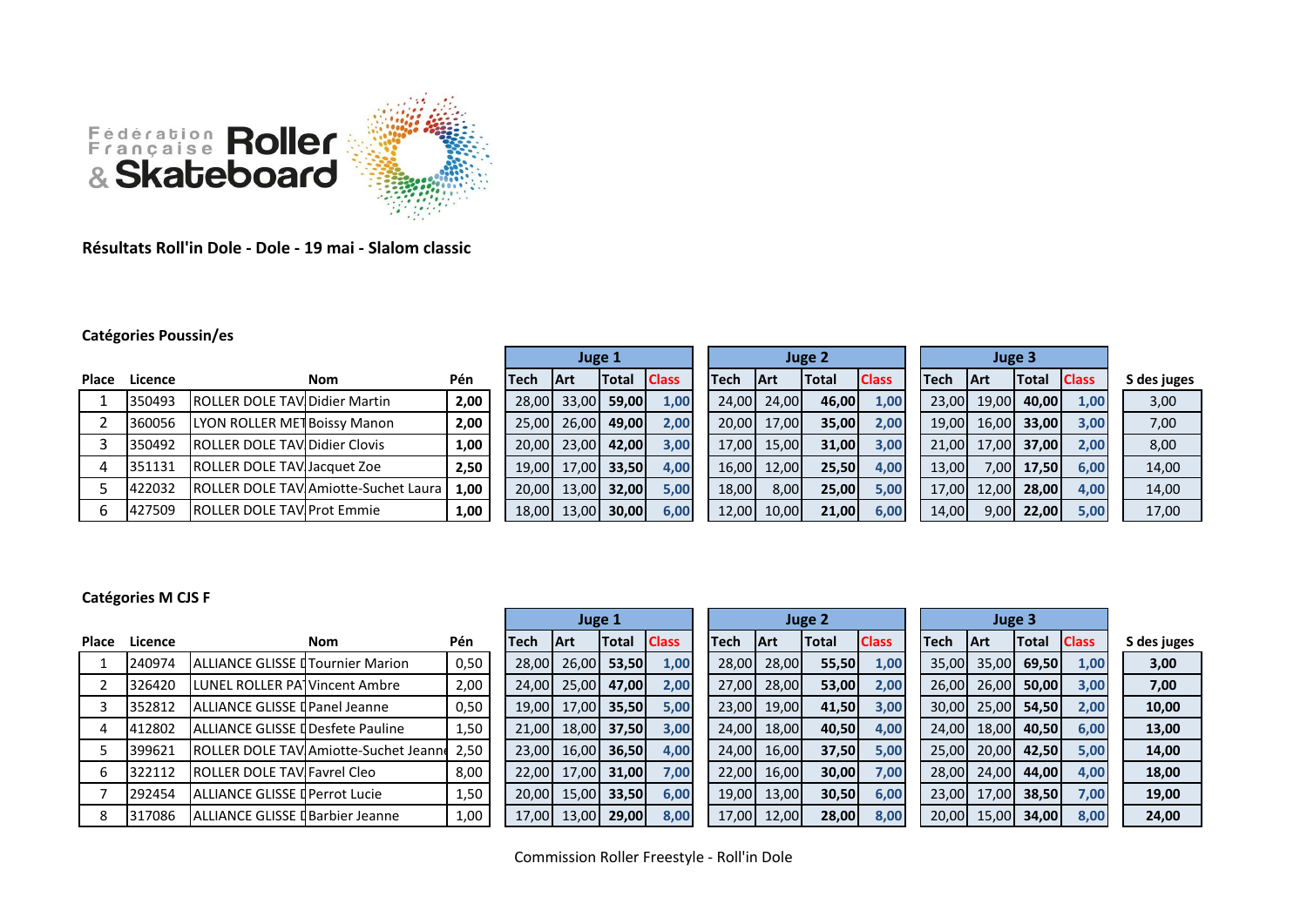| 432640 | ' IANCE<br>-IAL                          | .: GLISSE I Bonavent Camille | 0.00  | 15.00 | 9.OOI             | 24.00        | 9.00 | ا00.د   | 11.00   | <b>26.00</b> | 9.00  | 13.00 | 7.00  | 20,00 | 9.00  | 27,00 |
|--------|------------------------------------------|------------------------------|-------|-------|-------------------|--------------|------|---------|---------|--------------|-------|-------|-------|-------|-------|-------|
| 42452  | <b>IROLI</b><br><b>TAVIL</b><br>Ler dole | ' egrand<br>. Amandine       | 10,00 | 18.00 | 5.00 <sub>l</sub> | <b>23.00</b> | 0.00 | 18.00 l | 14.00 l | $22.00$ .    | 10.00 | 5.00  | 3,001 | 13.00 | 10.00 | 30,00 |

## **Catégories M CJS H**

|       |         |                                         |                                             |            | Juge 1 |             |              |              |        |       |             | <b>Juge 2</b> |              |       |       | Juge 3       |              |             |
|-------|---------|-----------------------------------------|---------------------------------------------|------------|--------|-------------|--------------|--------------|--------|-------|-------------|---------------|--------------|-------|-------|--------------|--------------|-------------|
| Place | Licence |                                         | <b>Nom</b>                                  | <b>Pén</b> | Tech   | <b>IArt</b> | <b>Total</b> | <b>Class</b> | lTech. |       | <b>IArt</b> | <b>Total</b>  | <b>Class</b> | Tech  | 1 Art | <b>Total</b> | <b>Class</b> | S des juges |
|       | 24734   |                                         | <b>JALLIANCE GLISSE IVu Van Kha Vincent</b> | 2,00       | 42.00  |             | 47,00 87,00  | 1,00         |        | 40,00 | 44,00       | 82,00         | 1,00         | 41,00 | 44,00 | 83,00        | 1,00         | 3,00        |
|       | 342112  | ALLIANCE GLISSE I Grosjean Paul         |                                             | 3,50       | 28,00  |             | 21,00 45,50  | 2,00         |        | 33,00 | 31,00       | 60,50         | 2,00         | 36.00 | 32.00 | 64.50        | 2,00         | 6,00        |
|       | 198834  |                                         | ALLIANCE GLISSE I Rabehasaina Landy         | 1,50       | 23,00  |             | 24,00 45,50  | 2,00         |        | 20,00 | 18,00       | 36,50         | 3,00         | 23.00 | 23,00 | 44.50        | 4,00         | 9,00        |
|       | 247863  | <b>JALLIANCE GLISSE LAudenot Samuel</b> |                                             | 2,50       | 21.00  |             | 18,00 36,50  | 4,00         |        | 18,00 | 17.00       | 32,50         | 4,00         | 21.00 | 18,00 | 36.50        | 5,00         | 13,00       |
|       | 326686  | LYON ROLLER MET Boissy Hugo             |                                             | 3,50       | 22,00  |             | 16,00 34,50  | 5,00         |        | 19,00 | 15,00       | 30,50         | 5,00         | 26.00 | 24,00 | 46,50        | 3,00         | 13,00       |
|       | 322109  | <b>ROLLER DOLE TAV Jacquet Thomas</b>   |                                             | 1,50       | 17,00  |             | 7,00 22,50   | 6,00         |        | 17,00 | 7,00        | 22,50         | 6,00         | 20.00 | 12.00 | <b>30.50</b> | 6,00         | 18,00       |
|       | 351136  | ROLLER DOLE TAV Legrand Thibaud         |                                             | 12,50      | 18,00  |             | 10,00 15,50  | 7,00         |        | 17,00 | 7,00        | 11,50         | 7,00         | 20.00 | 12.00 | 19,50        | 7,00         | 21,00       |

۰.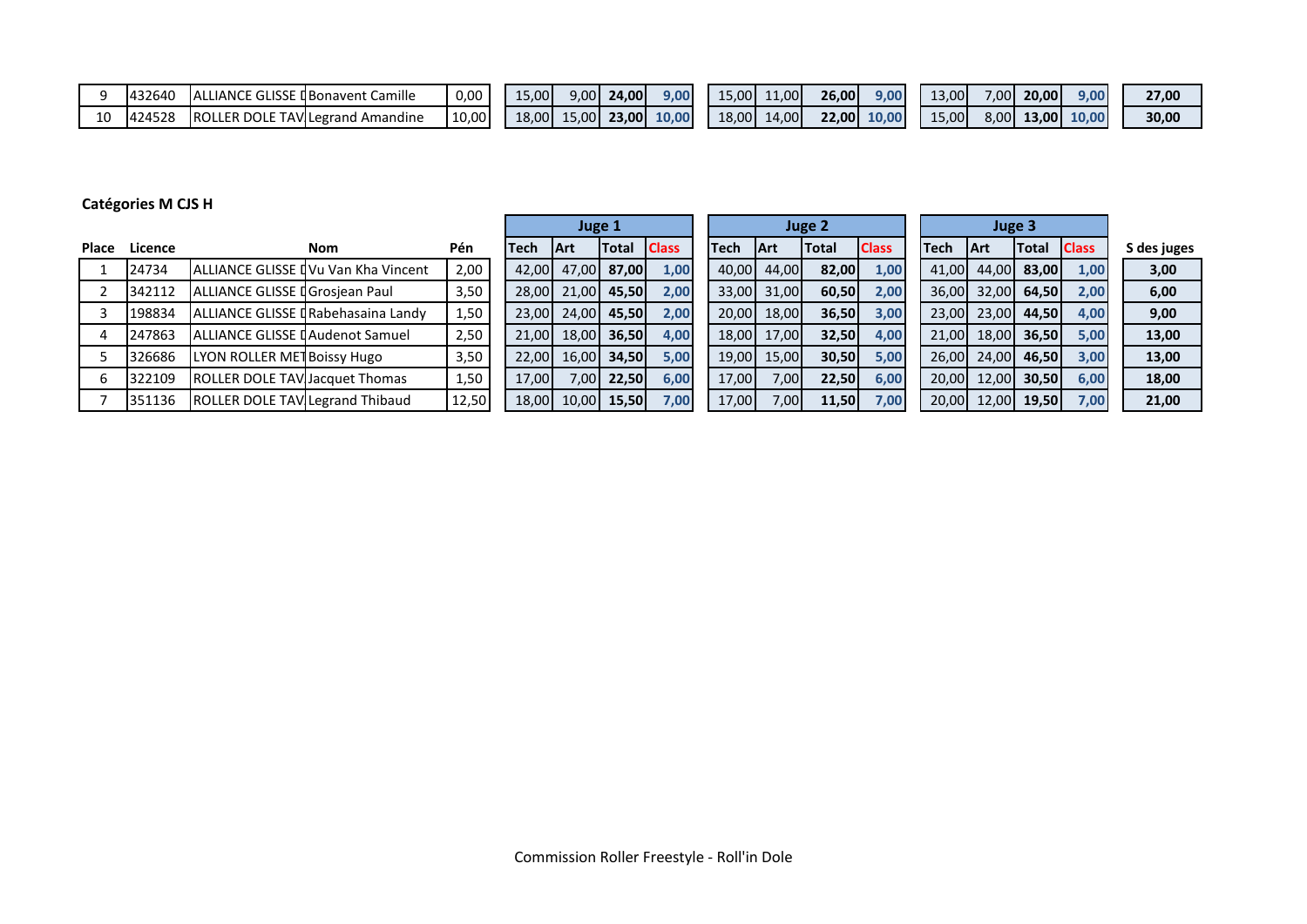

**Résultats Roll'in Dole - Dole - 19 mai - Hauteur pure**

| <b>Classement</b> | Licence | Club                  | <b>Nom</b>    | Catégorie | <b>Meilleur saut</b> |
|-------------------|---------|-----------------------|---------------|-----------|----------------------|
| <u>. на стр</u>   | 350492  | ROLLER DOLE TAVAUX    | Didier Clovis | Poussin/e | 65                   |
|                   | 350493  | ROLLER DOLE TAVAUX    | Didier Martin | Poussin/e | 65                   |
|                   | 360056  | LYON ROLLER METROPOLE | Boissy Manon  | Poussin/e | 50                   |

| <b>Classement</b> | Licence | Club                             | <b>Nom</b>                | Catégorie   | <b>Meilleur saut</b> |
|-------------------|---------|----------------------------------|---------------------------|-------------|----------------------|
|                   | 158666  | AM SPORTS                        | Petitcollin Florian       | M CJS F & H | 155                  |
| 2                 | 385495  | ALLIANCE GLISSE DE FRANCHE COMTE | Michaud Guillaume         | M CJS F & H | 130                  |
| 3                 | 24734   | ALLIANCE GLISSE DE FRANCHE COMTE | Vu Van Kha Vincent        | M CJS F & H | 125                  |
| 4                 | 326686  | LYON ROLLER METROPOLE            | <b>Boissy Hugo</b>        | M CJS F & H | 105                  |
| 5.                | 222526  | AM SPORTS                        | <b>Marillier Charline</b> | M CJS F & H | 100                  |
| 6                 | 351136  | ROLLER DOLE TAVAUX               | Legrand Thibaud           | M CJS F & H | 90                   |
|                   | 322109  | ROLLER DOLE TAVAUX               | Jacquet Thomas            | M CJS F & H | 80                   |